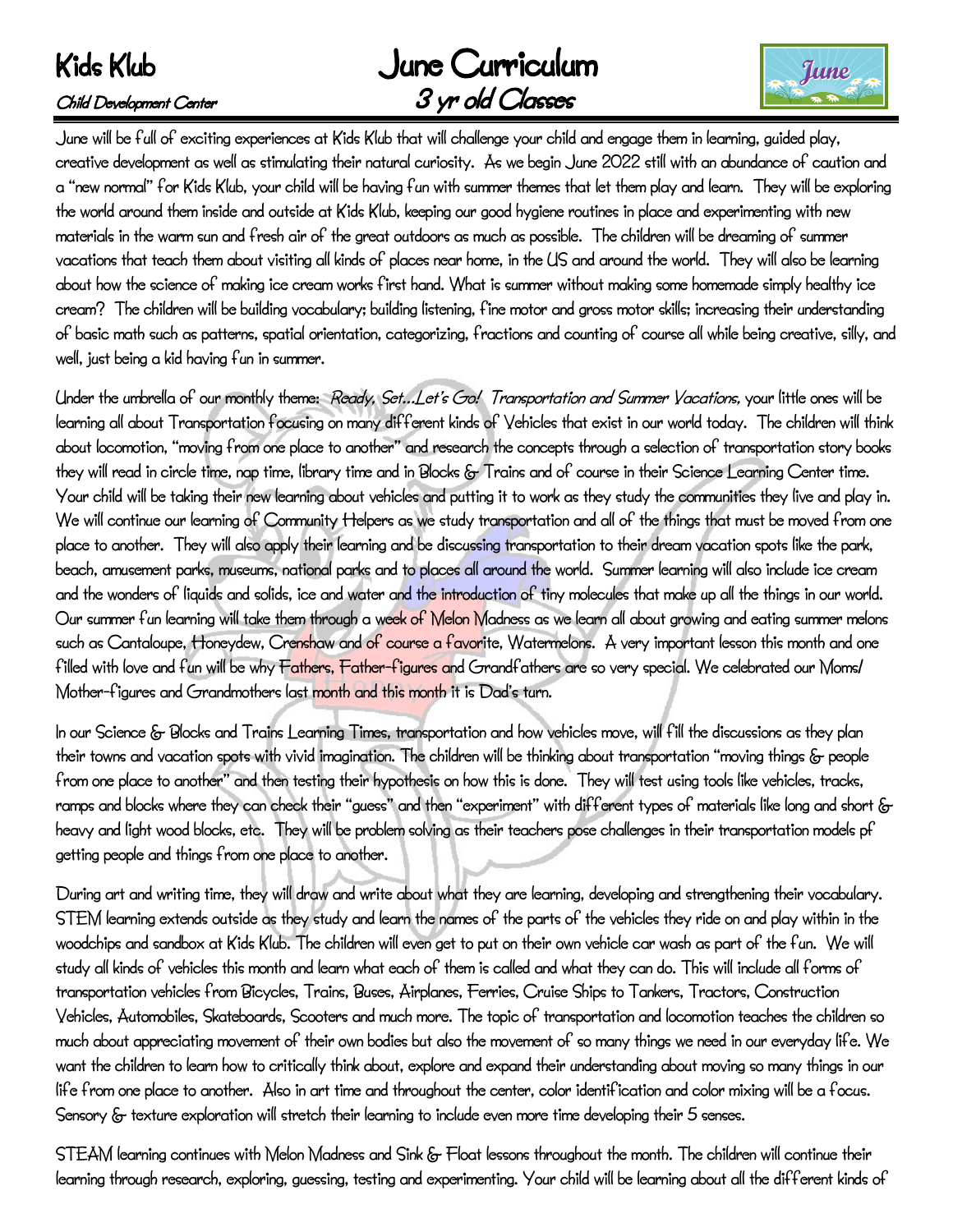# Kids Klub June Curriculum  $\mathcal C$ hild Development Center  $\mathcal S$ yr old  $\mathcal C$ lasses



healthy melons that grow and ripen in the summer. The will not only study and talk about but also touch, smell and taste these melons as they continue their on-going lessons on nutritious foods and taking care of their bodies. The children will study both the outsides and insides of these melons. We will discuss colors, sizes, weight, textures and explore the lifecycle of seeds. Melons will be studied as food but also used for physics experiments as we roll them, as art material as we try stamping and painting with the rinds, and their seeds will be used for roasting and planting.

As part of our Science lessons, locomotion, transportation and the dynamics of water will all be tested by the children in their sink and float lessons. The children will be working with different kinds of weights to see what amount of weight "sinks the boat". We will be using other types of objects in the water exploration buckets and tables, measuring, pouring, stirring and experimenting outside in sunny summer weather.

Hoppy's Home and Hoppy's General Store play time will be hopping with lots of shopping, discussion, vocabulary building and preparation by your children for their Father's Day parties, Ice Cream parties, summer activities and just day to day life. Hoppy's School House will be in session as the children teach their friends and the Kids Klub dolls all about what they are learning in school each visit using the felt boards, magnet boards, moving gears, and playing school. Talking and demonstrating to others what you are learning helps with retention full fold and enhances the learning experience overall.

With Father's Day just a few weeks away, Dads and Grandpa's are special is an upcoming weekly theme and we will be spending lots of time reading and discussing why we love our Dads, Grandpas and Father-like figures so much. Of course we will also continue learning our numbers, letters, colors, patterns and phonics; exercising our bodies with relay races, obstacle courses, and parachute play as well as stretching, deep breathing and strength building as we practice our yoga poses as we listen to yoga stories on our mats outside in the fresh air under the trees.

We are excited to kick off our Summer Fun Learning with a balance of academics and summer camp fun all rolled into one. Please take time to review your child's learning experience at Kids Klub and use this information to further the learning experience at home. Ask specific and open ended questions and let your child share the exciting things they are learning at school.

Stay safe and healthy -Don't forget to keep washing hands and staying home if you are feeling sick.

l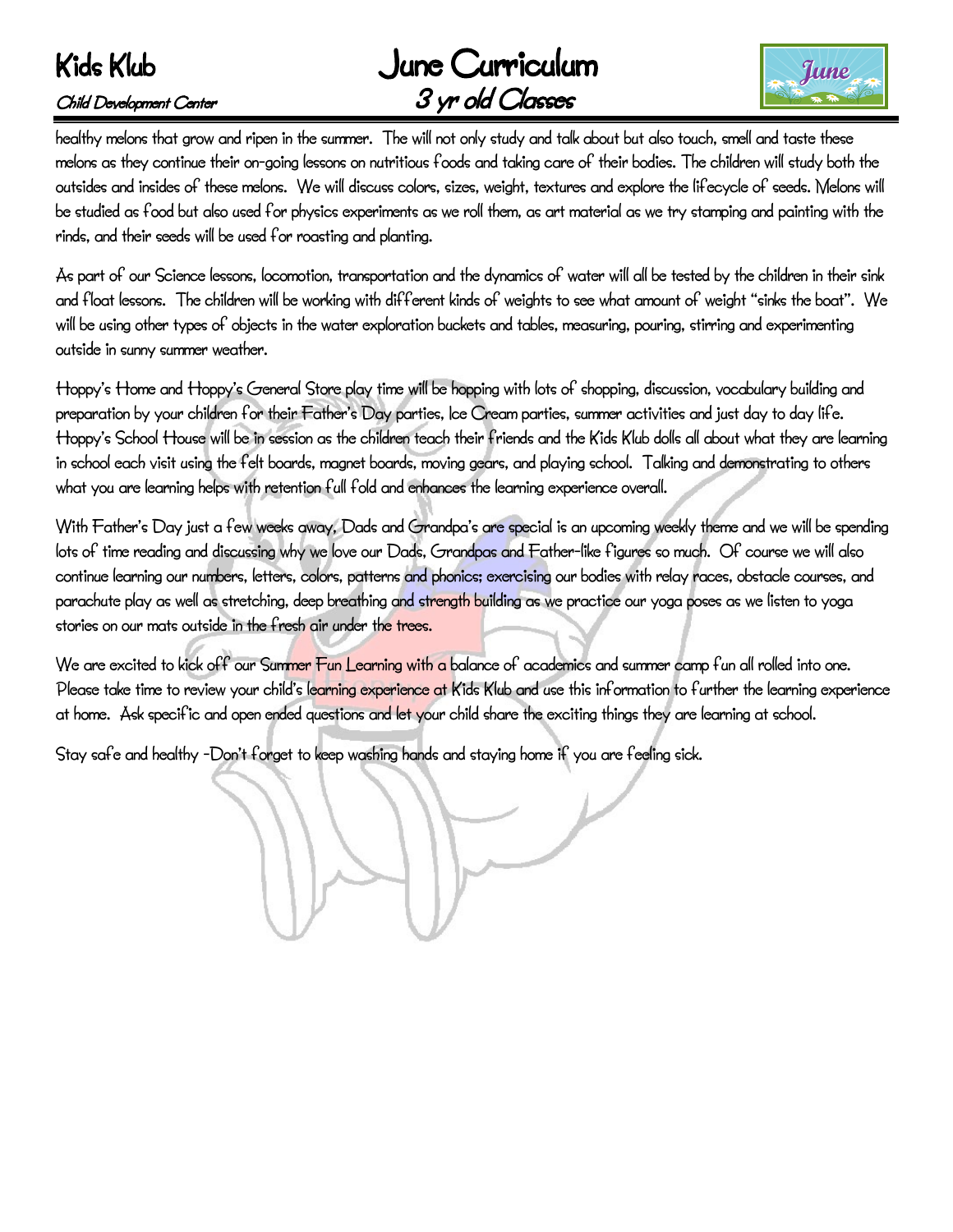## Kids Klub

Child Development Center

| June Curriculum  |  |
|------------------|--|
| 3 yr old Classes |  |



## Monthly Theme: Ready, Set….Lets GO! Transportation and Vacations

- WEEK 39 Weekly Theme: Ready Set Let's Go Transportation and Vehicles: Airplanes, Bicycles, Boats, Cars, Trucks and Trains Letters: Aa-Zz, A for Airplane, B for Bicycle &Boat, C for Car, T for Trains and Trucks Numbers: 1 – 20+ Colors: Blue &Yellow Shapes: Vehicles (airplanes, bicycles, boats, cars, trucks, and trains) Patterns: ABCTABCT [Airplane, boat/bicycle, Car, Truck/Train]
- Daily Circle: Flag salute (English), calendar, numbers, months, seasons, weather, colors, shapes, Sight Words, fruits/vegetables, songs and animals (English and Spanish), Transportation, Vehicles, Fuel(gasoline, battery, human, air, water power), What does each vehicle do? How does it look, sound, move and how many people or things does it transport? What does it travel on-rails/track, roads, dirt, air, water?
- Songs: Vehicle and Transportation Songs Like: Books: Read and Assortment of books about: The Wheels on the Bus, Tow-truck, Fire Engine Transportation and Vehicles Who Came to School Today and how did you get here? Summer is a Season The Little Red Caboose Vacation Locations like the Beach, Mountains She'll be coming around the Mountain Dads and Grandpas are Special

Row, Row, Row Your Boat Community Helpers and what types of Vehicles they Drive

|         | Monday                            | <b>Tuesday</b>                                                                                                                                                              | Wednesday                                                                                                                                                                                                                                            | Thuredav                                                                                                                                                                           | Friday                                                                                                                                                                                                     |
|---------|-----------------------------------|-----------------------------------------------------------------------------------------------------------------------------------------------------------------------------|------------------------------------------------------------------------------------------------------------------------------------------------------------------------------------------------------------------------------------------------------|------------------------------------------------------------------------------------------------------------------------------------------------------------------------------------|------------------------------------------------------------------------------------------------------------------------------------------------------------------------------------------------------------|
| Årt     | CENTER CLOSED<br>for Memorial Day | Each child measure out<br>& make their own<br>playdough. Then design<br>your favorite vehicle(s)<br>-let it dry out to paint<br>later in week as a gift<br>for Father's Day | Cut out shapes and design a<br>vehicle using different shapes<br>for all the parts. Glue<br>together. Share- What does<br>your vehicle do? How does it<br>move? Save these works of<br>art for our Father's Day<br>Decorations around the<br>center. | Easel Paint outside your<br>favorite vehicle and<br>scene where it is working<br>to move things from one<br>place to another. Saye<br>for Decorating for the<br>Father's Day Event | Paint with different<br>kinds of cars -roll cars<br>through paint and over<br>long pieces of butcher<br>paper to create art like<br>Artist Miro. Have fun<br>being creative with<br>different art supplies |
| PM Art: |                                   | & Teacher's Choice Afternoon Art - Have Fun!                                                                                                                                | Paint your Playdough Vehicle as a special gift for your Dad, Grandpa or father figure in your life.                                                                                                                                                  |                                                                                                                                                                                    |                                                                                                                                                                                                            |

Balance & Have fun creating a "Transportation" Obstacle Course- First: Read a book & talk about all kinds of vehicles then Create a Coordination: fun and challenging Obstacle Course together as a class. PRETEND as you go around and around that you are a car, truck, plane, bicycle, motorcycle, a skateboard, semi-truck, a cargo plane, a cargo ship, a train, a ferry, and so many more forms of transportation. Talk about/share: what does each vehicle look like? what does it sound like? what does it transport? how much can it transport? does it transport on a road, in the air, on water, on a rail/track? Also talk about what is uses to move-does it run on gasoline, diesel, battery or human power? If it transports people – how many people can it transport? How does it take-off? How does it land or stop? Have fun going over the bumps and under pole "overpasses", through the tunnels, down the waterways, balancing on the bike path etc… as you learn through play all about vehicles that transport someone or something from one place to another.

Blocks Lesson 1: Build roads and bridges & ramps that go up and down and are sized so they can accommodate all the transportation & Trains: vehicles-test them to see if your bridge will hold up when vehicles go over it. Can the boat get under the bridge? How fast will a vehicle roll down the ramp? Can a vehicle without wheels roll/move down a ramp? Test this question with a boat. Lesson 2: Build roads w/ wooden blocks for vehicles, train tracks for the trains & create water ways for boats and then add community all around the tracks, roads and waterways so that homes, schools, hospitals, grocery store, fire department, police department, auto mechanics, recycling centers, restaurants and more are able to be visited by vehicles and people. Fill the Blocks & Trains Learning Center with this whole class cooperative community creation & talk about the community helper you will need to run it.

Manipulatives: Building find motor skills through linking toys, peg play, vehicle puzzles and more. Talk about patterns and have the children create them using the linking toys and pegs –What is repeating? How can we extend this pattern? How can we repeat it with other types of materials? Proper clean up is important -have the children sort each learning toy properly –even clean up enhances math skills: make it fun, sort by size, color, create patterns, help to categorize and count.

Library Time: Read books about Transportation all day long – talk about the way people and things are moved from one place to another. Richard Scarry books are filled with Vehicle and Transportation Learning (enhance listening, vocabulary & conversation skills)

Hoppy's Home: What kind of vehicles do we have at our homes? (i.e. bicycle, wagon, lawn mower, skateboard, car, truck, boat) - Talk, discuss and play. What do we use them for? Have fun taking care of the house. Cook dinner, mow the lawn and fix things that are broke.

Hoppy's How does food get to the Grocery Store for us to buy? How do restaurants get their food? How does food get from the farm to General Store: the stores and restaurants? Play cafe & explore places that get things delivered by boat, truck, plane, train. What would we do without Transportation Vehicles? What did they do in the past before motorized vehicles? (enhance lessons through discussion and play)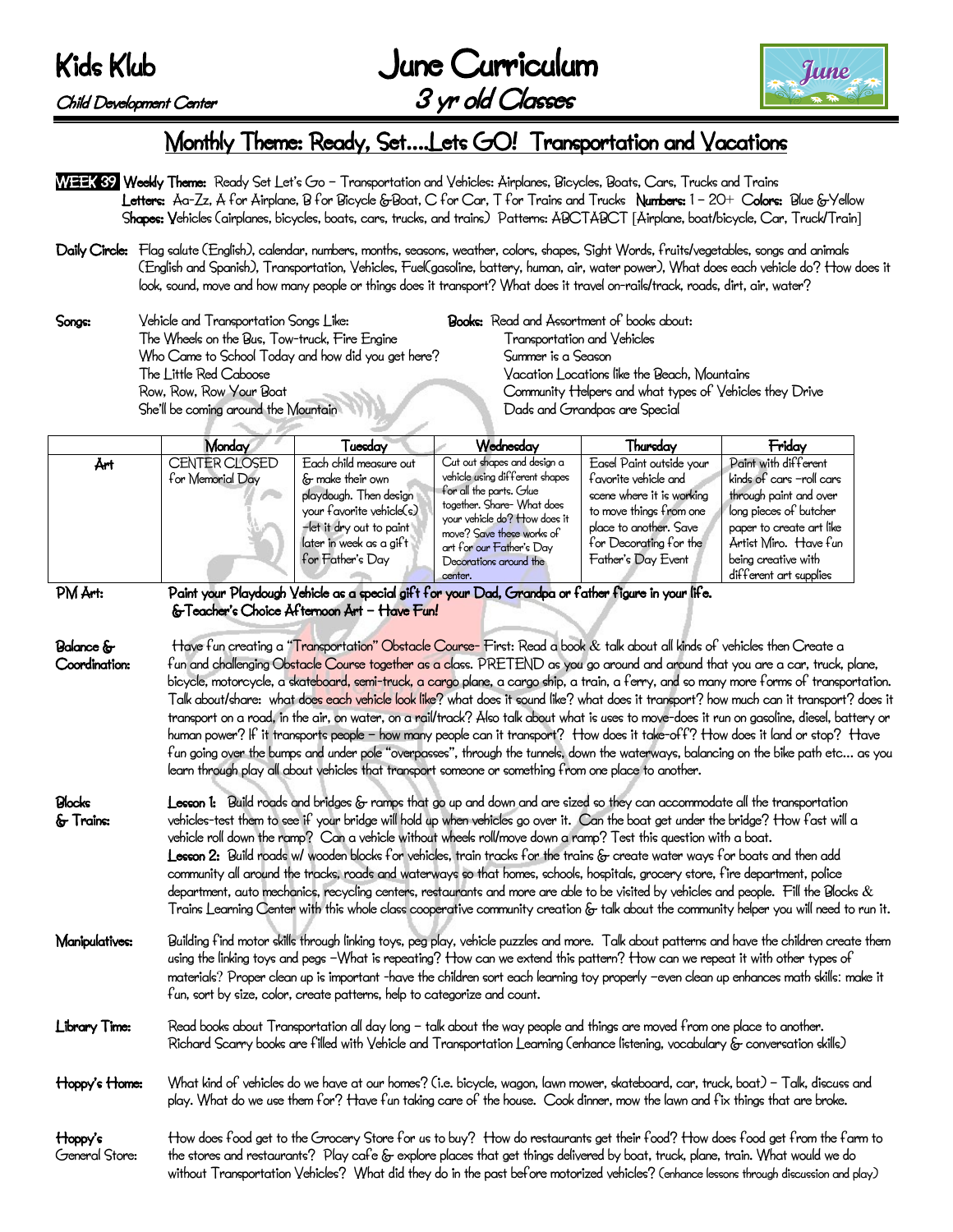

Hoppy's School: Teach your friends or the baby dolls what you are learning at Kids Klub this week. Felt, Magnets, Velcro, Gears and teaching school are fun and help us remember what we are learning each week at school.

- Kitchen Creation: Let's make silly putty- Follow the recipe: pour 1 part liquid starch to 2 parts Elmer's glue measure, pour, stir, mix, touch and feel and play-what does silly putty feel like? smell like? What are some fun things your can do with silly putty? (measuring and following directions, sensory, texture and creative fun)
- Music: Transportation tunes as we move around the room pretending to be all kinds of vehicles: Wheels on the Bus, On the Go Song, Little Red Caboose- Have fun making music, singing and dancing as you continue your lessons on Vehicles and Transportation. Then play Vehicle Simon Says "Fly like a Plane" is always a fun game to play with lots of learning in the process. Have fun-movement and music are important for the body and the mind and combining gross motor movements with academic lessons helps with understanding and memory.
- Science: Science 1: Transportation Discovery Box all about Transportation Vehicles and don't forget to continue the vehicle learning as you head outside into nature and play with all the Kids Klub vehicles in the sand box and all around. Science 2: Have fun on the Klub Vehicles how do they move? What are the parts of the vehicles called? Caring for our vehicles is important. Have a "Carwash" riding or driving each of the vehicles to the car wash, soaping, rinsing and drying all the vehicles. Talk about the parts of the Kids Klub Vehicles as you wash them– wheels, handle bars, seat, pedals. Wash, Dry, and then Ride
- Theater Time: Have fun acting out all kinds of fun and silly things about Vehicles and Weather. For example: act like a plane or train or truck on a sunny, windy or rainy day, or riding a rollercoaster in the rain and the sun- how would it differ, motoring like a boat on a calm or stormy day? Have fun enhancing vehicle, transportation and weather learning through creative theater.

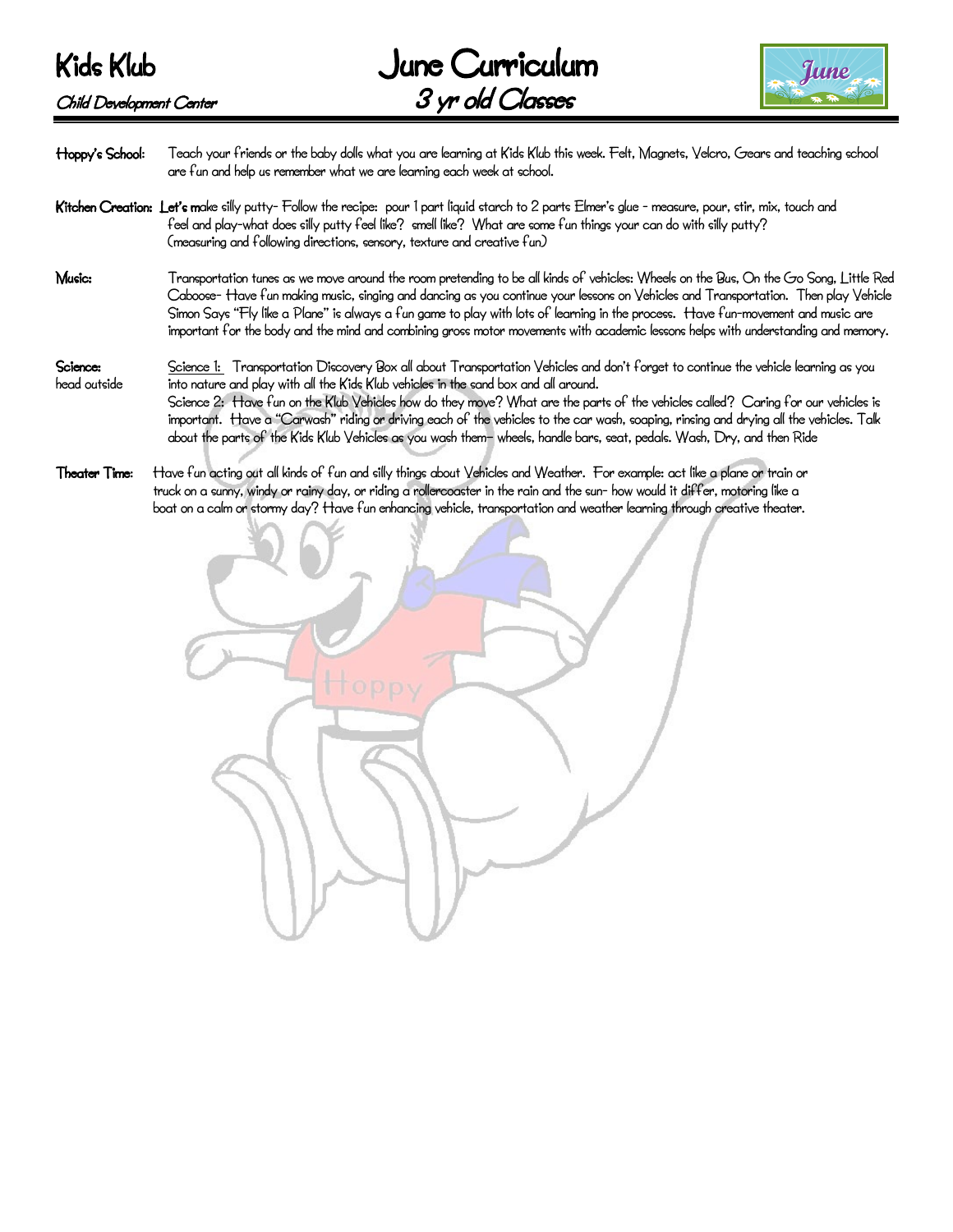Kids Klub

Child Development Center

| June Curriculum  |  |
|------------------|--|
| 3 yr old Classes |  |



# Monthly Theme: Ready, Set....Lets GO! Transportation and Summer Vacations<br>WEEK 40 Weekly theme: We All Scream for Ice Cream Letters: Aa-Zz, I for Ice Cream, Numbers: 1–20+ Colors: Pink

White & Brown (Strawberry, Vanilla & Chocolate) Shape: Cone Pattern: Vanilla(V), Chocolate(C) Strawberry(S), YCSVCS

Circle Time: Flag Salute, Zoo Phonics, calendar, numbers, names, letters, colors, shapes, Summer, Four Seasons, What is the weather like in Summer? Summer vacations, where do we like to go? Why do we like to eat Ice Cream in Summer?, What is ice cream made of?, How do you make ice cream?, What makes up the different flavors in ice cream?, What is your favorite flavor? Concepts: melting and freezing, cold and hot, solids and liquids, what

is a molecule?<br>Summer Fun Sonas Like: Songs: Summer Fun Songs Like: Books: Read and Assortment of books about: Ice Cream, Ice Cream, We all Scream for Ice Cream Transportation and Vehicles You are my Sunshine Summer is a Season ABC Song Vacation Locations like the Beach, Mountains

Open and Shut Them Community Helpers and what types of Vehicles they Drive Dads and Grandpas are Special

|                                                           | Monday                                                                                                | Fuesday                                                                                                                                                               | Wednesday                                                  | Thursday                                                                                                       | Friday                                                                                                 |
|-----------------------------------------------------------|-------------------------------------------------------------------------------------------------------|-----------------------------------------------------------------------------------------------------------------------------------------------------------------------|------------------------------------------------------------|----------------------------------------------------------------------------------------------------------------|--------------------------------------------------------------------------------------------------------|
| Årt<br>Use this week to<br>start Father's<br>Day Projects | Make a large class<br>banner for the<br>Father's Day BBQ<br>Start Father's Day<br>Gifts, Cards & wrap | Cut and paste a<br>banana split and ice<br>cream cone creations<br>add glitter & spangles<br>as the sprinkles on top<br>and work on Father's<br>Day gifts, cards etc. | Work on Father's Day<br>Gifts Cards and<br>Wrapping paper. | Father's Day Projects<br>and Easel painting -<br>paint with ice cubes $-$<br>how does this change<br>your art? | Ice Cream Cone<br>Themed Art and<br>continue work on your<br>Father's Day Gifts,<br>Cards and Wrapping |

PM Art: Use this time to continue working on Father's Day Gifts, Cards, Wrapping Paper. If time: Mix shaving cream, glue and pink and white paint together -texture play is fun. Finish morning projects. Dot Marker Art and Drawing Time

Balance  $\delta$  Form Teams-what is a team? Work Together and Learn Good Sportsmanship as you compete with the other Coordination: teams in your class. Talk about winning and losing. These are all important life lessons that we will continue to discuss as we have fun being a team, working together and being competitive. Relay races of all kinds -with cones flipped upside down, filled with ice cream scoops (balls), egg and spoon, kick the ball through the path, cross the finish line and turn around and come back and pass off to your team mate. Be creative and have fun.

Blocks & Visit 1: Build places you want to visit on vacation someday. Share what you have built with your class. Trains: Visit 2: Build towns with wood blocks; add roads, waterways, and train tracks and the community of businesses and homes, schools, restaurants, hospitals, fire and police station and visit with all the vehicles.

Dramatic Play Time for a Father's Day BBQ and lets serve Ice Cream for Dessert- have fun getting the babies ready for the Hoppy's Home: special bbq, plan the menu, clean the house, mow the lawn and go shopping for and prepare the food.

- Hoppy's Let's Shop for a Father's Day BBQ and let's serve Ice Cream Sundaes for Dessert Share with your class General Store: what you have decided to serve for your Father's Day BBQ and work together with your friends to put on the best Father's Day BBQ party you can together.
- Hoppy's School: Teach your friends or the baby dolls what you are learning at Kids Klub this week. Have fun using the Felt, Magnets and Gears and talk all about the themes of the month and your favorite parts of what you are learning.
- Kitchen Creation: Liquid to Solid Science: Making individual baggies of simple healthy homemade vanilla ice cream follow directions, learn firsthand about liquid to a solid through freezing the molecules in the liquid. Why do we put salt in the ice? Have fun enjoying the liquid to solid treat making and eating one of the best summer desserts!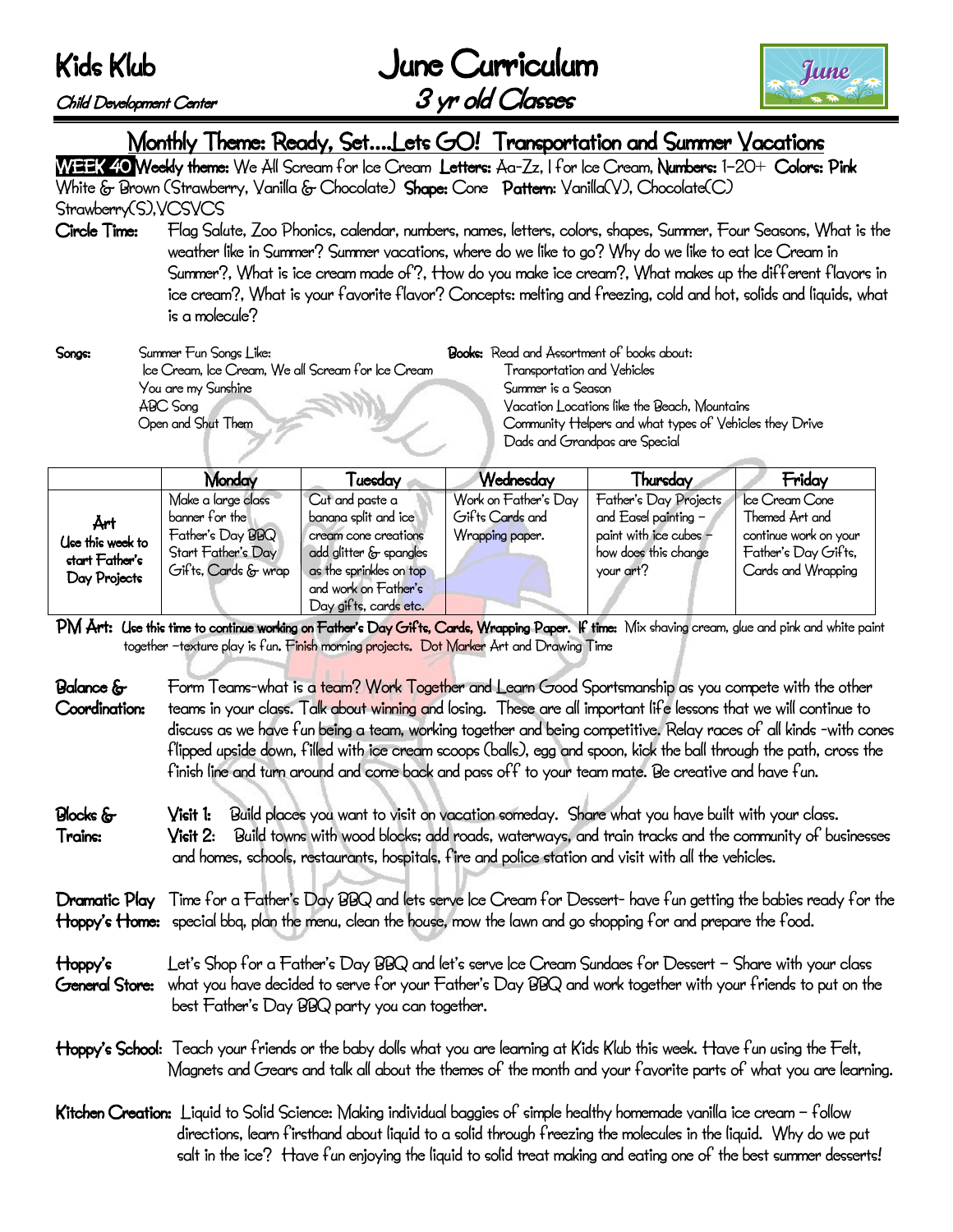

Library: Read at Circle Time, Nap Time, End of Day and all around the center and listen to stories about Ice Cream, Transportation and Dads/Grandfathers this week. (enhance listening skills, vocabulary and learning concepts) Manipulatives: Ice Cream Cones for counting, sorting, pattern stacking and more. Add in the Cookies, Donuts, Pies, and Popsicles for pairing Capital and lower case letters, matching shapes, colors, numbers &fractions. (develop fine motor skills and basic math skills) Music: First sing the Ice Cream Song and All Scream for Ice Cream then have fun Listening and moving at our Ice Cream Dance Party– let's pick our favorite music and dance to the beat – can you hear it? Feel it? Move fast, move slow, jump on 2 feet, hop on 1 foot then the other, jump inside the hoop and out, wiggly, twist, and most of all have fun at our Summer Ice Cream Dance Party (develop a sense of rhythm) Science: Science 1: Outside using the water tables, buckets and bins - What sank the boat? How much weight can we put in the boats before they sink? Why does the boat float? If the boat flips, does it still float? Or does it

objects do what they do?(Sink, Float and Weight lesson -enjoy hands-on learning)

Science 2: Let's Learn About Transportation Vehicles of many kinds. Watch how they move, what they can do, what they move from one place to another. Hear what they sound like and learn the names of the vehicles. Science Video (build vocabulary, watch movement of each vehicle, practice listening skills)

sink? Why? What other things float – hypothesize as a class – then experiment, test and discuss why the

Theater: Community Helpers lessons continue – let's look at all the careers that Transport things and people from one place to another. Use the Puppets, use the costumes, dress-up and or just pretend to be your favorite Transportation Community Helpers. Dress in our favorite costumes and have fun putting on a fun puppet show with our friends learning all about Bus Drivers, Ambulance Drivers & EMTs, Taxi Drivers, Truck Drivers, Huge Tractor Drivers, Crane Operators, Cement Truck Drivers, Delivery Truck Drivers, Trains, Tug Boats, Cargo Ships and Cruise Ship Captains. There are so many special people that help us and the things we need get from one place to another. (build confidence, self dressing practice, stimulate imagination and enhance lessons of the month through dramatic play)

l<br>K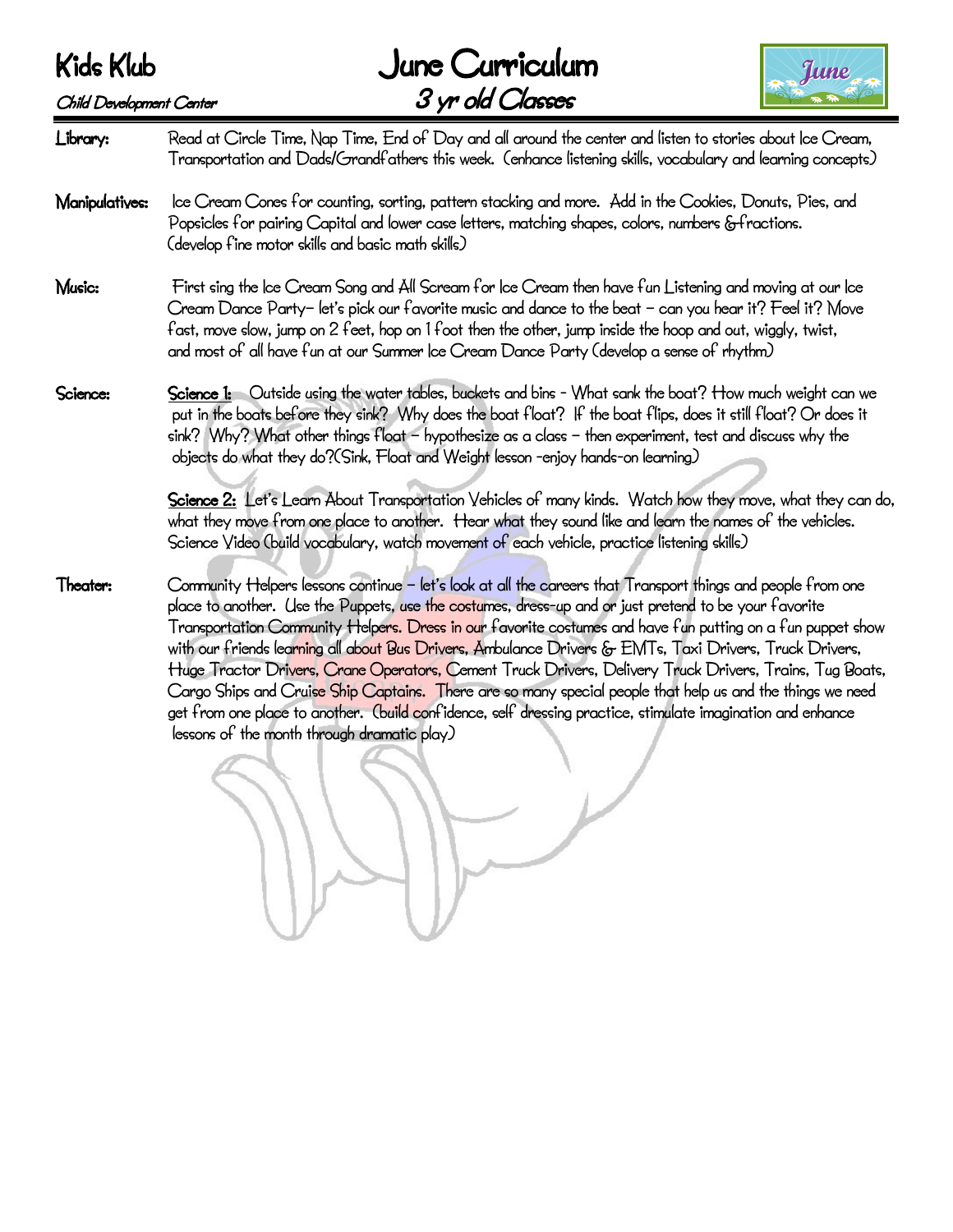Kids Klub

| June Curriculum  |
|------------------|
| 3 yr old Classes |



### Child Development Center

Monthly Theme: Ready, Set....Lets GO! Transportation and Vacations<br>WEEK 41 Weekly theme: Dads Are Special & Summer Vacations Numbers: 1 -20+ Colors: Yellow and Red

 Letters: Aa-Zz, D is for Dad, F is for Father, G is for Grandpa, V for Vacation, S for Summer Shapes: Shapes Found on Vehicles Patterns: DGDGDG (Dad, Grandpa):

- Circle Time: Flag Salute, Zoo Phonics, calendar, numbers, names, letters, colors, shapes, What is my favorite thing to do with my dad? Where to you dream to go with your Dad/Grandpa/Family on a summer vacation?, is it near or far, long or short trip, how will you get there? What kind of vehicles?, How does this vehicle move?, What will you do when you get there? Where will you, what will you eat – let's get all the details planned out so someday you can go there with your family/Dad/ Grandpa or friends.
- Songs Like: I Love You, You Love Me Books: An Assortment of Books About My Special Friend Dads, Grandpas, Summer, Vacations, Community Helpers Thank You, Dad Who Came to School Today? You Are my Sunshine

|     | Monday                            | `uesday              | Wednesday               | Thursday               | Friday              |  |
|-----|-----------------------------------|----------------------|-------------------------|------------------------|---------------------|--|
|     | Create a 2 <sup>nd</sup> Father's | Work on Father's Day | Work on Father's Day    | Finish up the Father's | Colorful Pasta      |  |
| Årt | Day BBQ Banner for                | gifts, card and      | gifts and then if time, | Day gifts, card and    | Necklace Lacing.    |  |
|     | Outside decorations               | wrapping paper, bag, | paint a yacation        | wrapping.              | Make a necklace for |  |
|     | &work on Father's                 | etc then if time,    | picture of where you    |                        | your Dad and        |  |
|     | Day gifts, card, wrap             | Finger-paint         | would like to go.       |                        | yourself.           |  |

PM Art: Easel Paint a picture of your Dad or Grandpa, Marble & Golf Ball Painting, Explore the play yard, collect and make a Nature Collage

- Balance & Let's work on our Jumping skills. Use the noodles, hoops, dots and shapes on ground to build a jumping course. Coordination Jump over the noodles and onto and into the hoops, dots and shape spots. Build low, medium and high jumps. Try the course on 1 foot and/or 2 feet.
- Blocks  $\&$  Create ramps and bridges over the river and roll balls and vehicles up and down the ramps and across the bridges Trains from one side of the room to the next. Talk about what is happening to the balls and vehicles. What are the successes? What are the problems? How can you solve the problems? Pick a Target Location in your classroom - Can you get the ball & vehicles to go where you want them to go- what can you use to make the ball or car go faster and farther?
- Library: Read about Dads and Vacations and then Create our own story and share it with your class (listening skills)
- Manipulatives: Connecting, Stacking, Linking, Patterns, Shapes, Colors and Numbers let's develop math and fine motor skills using some favorite learning toys in the Manipulative Room.
- Hoppy's Home: Time for a Father's Day Party Lets Clean, Bake and all sit down to eat the desserts we baked topped with ice cream scoops- what flavors of desserts did you bake? What flavors of ice cream are you putting on top?
- Hoppy's Shop for a long vacation with your Dad or Grandpa-talk about where you are going and what you are taking General Store: and why. What are your favorite travel snacks and meals? (encourage socialization)
- Hoppy's School: Teach your friends or the baby dolls what you are learning at Kids Klub this week. Talk about why your Dad and Grandpa and Father Figures in your life are super special.

## Kitchen: Playdough Fun – let's make our Dad and Grandpa a special creation using handmade playdough we have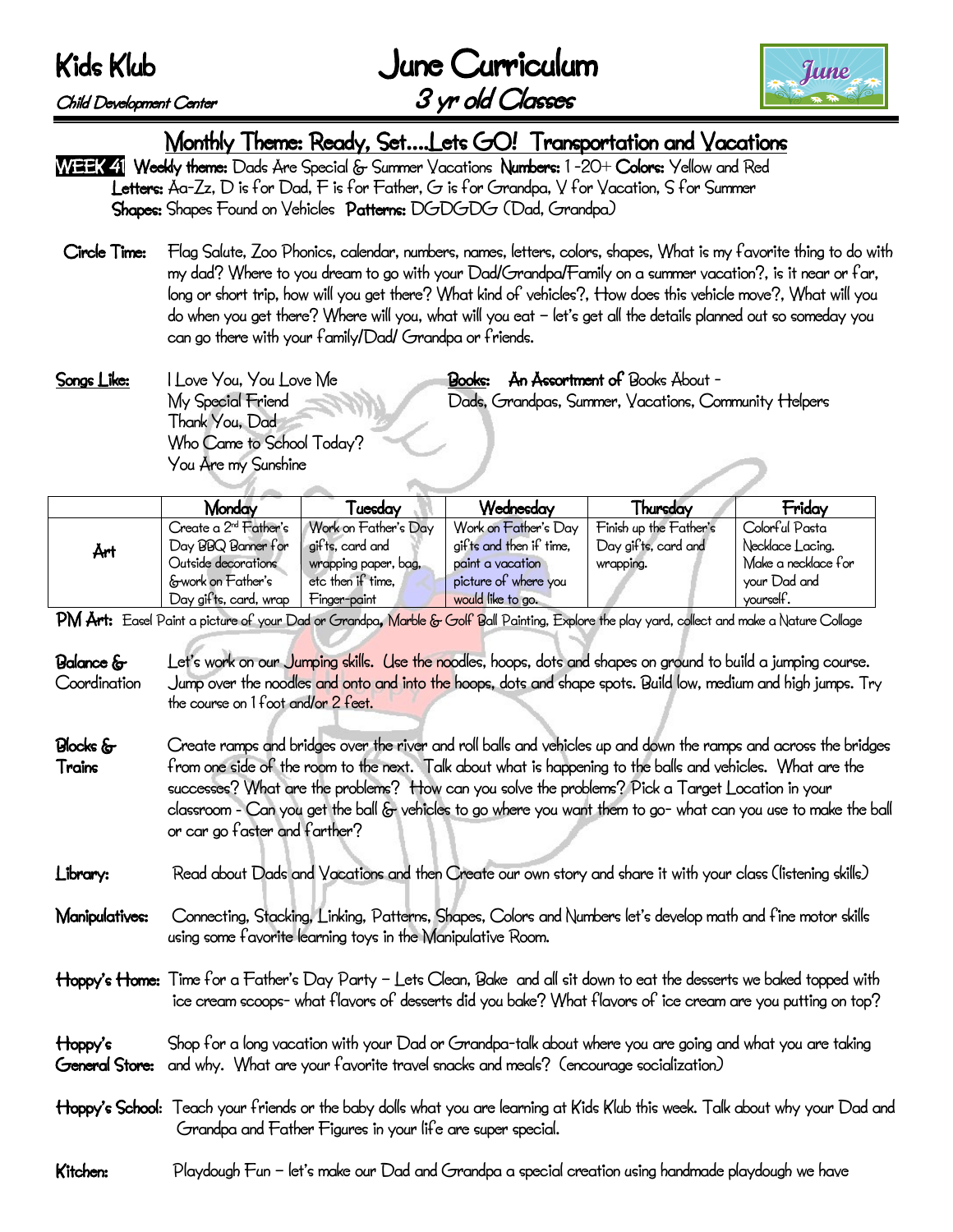



measured out ourselves, mixed with our fingers and created with our own hands, Let it dry and paint it and make it extra special so you can wrap it up as a special Father's Day Gift. (encourage following instructions and taking joy in making a gift for someone else)

### Library: Read about Dads and Vacations and then Create our own story and share it with your class (listening skills)

- Manipulatives: Connecting toys, Stacking Pegs and Linking Fish let's make colorful patterns and count to 20 or 30 or more. (develop fine motor skills)
- **Music:**  $Q$ utside in the Summer Breeze It is time to play Freeze Dance and listening to action songs, following the directions while exercising our bodies. Then enjoy a Yoga Stories and Poses on your yoga mats outside in the fresh air to follow. Allow time to wipe off and roll-up your mats properly and put into the yoga mat basket. Rolling mats is wonderful way to build fine motor skills.
- Social Science: Lesson 1: Father's are Special Stories & Discussion Work on Father's Day cards and gifts (the importance of family)
- Science Lesson 2: Summer Fun Science -Water and sand play, Water and Ice play Outside in the sandbox-How does water effect sand? What does dry sand look and feel like? Can you see each grain of sand? What changes to the sand can you see when you add water? What changes can you feel when you add water to sand? Does the sand fall through your fingers when it is wet like it does when it is dry? Next add Ice to your water and watch what happens. Does the ice sink? Does the ice Float? Does the ice stay the same size? Why does the ice get smaller? How does Ice and Sand mix? Does the sand stick to the ice? Have fun!
- Theater: Let's pretend to be animals we have learned about all year. What is your favorite Farm Animals, Creepy Crawlies- Insects, Spiders, Amphibians, and Reptiles, Birds, Animals that Migrate & Hibernate – like Reindeer, Penguins, Whales, Animals that live in the Ocean, Dinosaurs, Baby Animals that are born in the Spring, Endangered animals that we can help, and all the other special animals that live in the Rainforest. What animals might we see on a vacation with our Dad? Have fun being theatrical – can your classmates guess what animal you are?

i.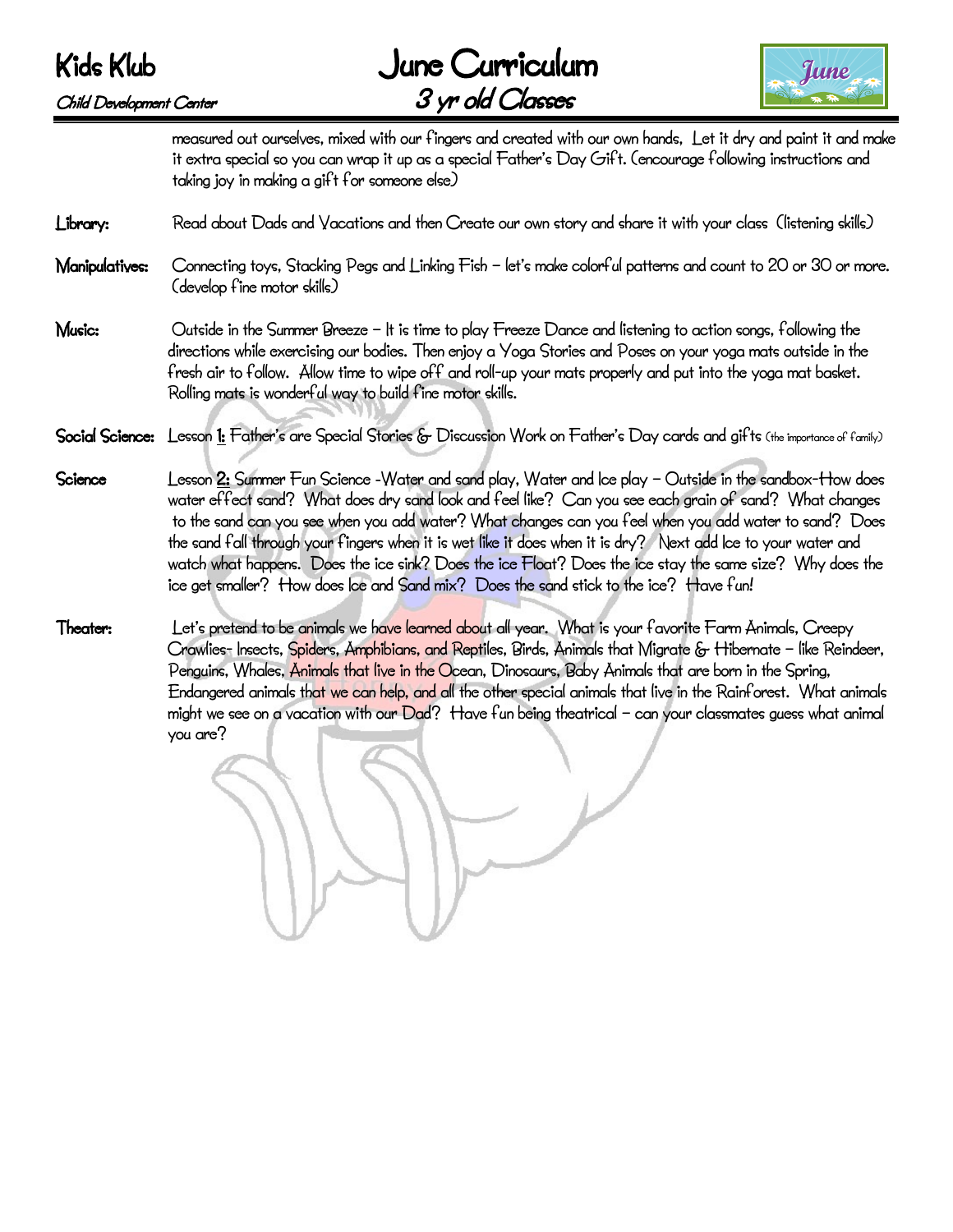Kids Klub June Curriculum Child Development Center 3 yr old Classes



Monthly Theme: Ready, Set....Lets GO! Transportation and Vacations<br>WEEK 42Weekly Theme: It's Watermelon Week Letters: Aa-Zz, W for watermelon, F for fruit, V for vegetable Numbers: 1 –20+ Colors: Red, Green and Black Shape: Fruit Pattern: WFVWFV(Watermelon, Fruit, Vegetable)

Circle Time: Zoo Phonics, calendar, numbers, names, letters, colors, shapes, What is Summer? The 4 Seasons, What do we do in Summer? What is a watermelon?, What is a fruit? A vegetable?, What is inside a watermelon?, What is a seed? How do watermelons grow?, What does a watermelon taste like?, Learning concepts: round and oval, hard and soft, heavy and light, rough or smooth

 Where is Thumbkin? Books about Summer Vacation Down by the Bay (Where the Watermelon Grows) Books About Transportation I Had a Little Turtle **The Contract of Turns** Books about Healthy Foods This is Number One… Books about Having Fun

Songs Like: Good Morning **Books: An assortment of Summertime Books:** 

|                                   | Monday                                                                                                                                                                                                                                                                                                                                                                                                                                                                                                                       | Tuesday                                                                                  | Wednesday                                                                                                                                                               | Thursday                                                                                                     | Friday                                                                                                           |  |
|-----------------------------------|------------------------------------------------------------------------------------------------------------------------------------------------------------------------------------------------------------------------------------------------------------------------------------------------------------------------------------------------------------------------------------------------------------------------------------------------------------------------------------------------------------------------------|------------------------------------------------------------------------------------------|-------------------------------------------------------------------------------------------------------------------------------------------------------------------------|--------------------------------------------------------------------------------------------------------------|------------------------------------------------------------------------------------------------------------------|--|
| Årt                               | Create a class<br>Summer Fun Banner-<br>what do you like to do<br>in summer                                                                                                                                                                                                                                                                                                                                                                                                                                                  | Paint with different<br>types of paint $-$ use<br>brushes, fingers,<br>sponges, and more | Tear and weave a fruit<br>basket and cut out fruits<br>and vegetables to glue in<br>the basket                                                                          | Paint a summer scene<br>with watercolors                                                                     | Fingerpaint and mix<br>colors of all kinds                                                                       |  |
| PM Art:                           | create.                                                                                                                                                                                                                                                                                                                                                                                                                                                                                                                      |                                                                                          |                                                                                                                                                                         | environment to paint with. Keep experimenting with color mixing paint together to see what colors you can    | Melon Rind Painting – experimenting with unique art media. Outdoor Art on the Easels, use natural things in our  |  |
| <b>Balance</b> &<br>Coordination: | Study Physics, force, motion, gravity and lift as the class works together using the large and small Parachutes<br>Experiment with rainbow colored balls of all kinds from playground balls, little and big plastic balls, the bowling<br>balls and bean bags and research which is easier to roll, bounce, lift (gross motor skills)                                                                                                                                                                                        |                                                                                          |                                                                                                                                                                         |                                                                                                              |                                                                                                                  |  |
| <b>Blocks</b> &<br>Trains:        | Building towers with 5, 10, 15 & 20 blocks use different shapes and sizes and problem solve to get the towers to<br>not fall over. Then - see how how high can you go? Have lots of fun knocking them down and starting over.<br>(Physics, Engineering, Cause & Effect)                                                                                                                                                                                                                                                      |                                                                                          |                                                                                                                                                                         |                                                                                                              |                                                                                                                  |  |
| <b>Library Time:</b>              | Read lots of themed books at Circle Time, Lunch Time, Nap Time, End of Day and all throughout the day as<br>you rotate from Learning Center to Learn Center. Discuss Vocabulary along the way and always pick out the<br>beginning, middle and ending to the stories. When you visit Hoppy's School, have a fun using the flannels to<br>create a whole story as a class-discuss the beginning, the middle and the end of the story – what is the "problem"<br>in the story and what solutions can you create for the story. |                                                                                          |                                                                                                                                                                         |                                                                                                              |                                                                                                                  |  |
| Manipulatives:                    |                                                                                                                                                                                                                                                                                                                                                                                                                                                                                                                              |                                                                                          |                                                                                                                                                                         | Link-it/Stacking it/ Lace It/Peg It - Let's build fine motor skills while also counting, patterning, sorting |                                                                                                                  |  |
|                                   | Hoppy's Home: Time for Summer Fun at Hoppy's Home: Have fun playing house together, cleaning, cooking, building and taking<br>care of the babies.                                                                                                                                                                                                                                                                                                                                                                            |                                                                                          |                                                                                                                                                                         |                                                                                                              |                                                                                                                  |  |
| Hoppy's<br>General Store:         |                                                                                                                                                                                                                                                                                                                                                                                                                                                                                                                              |                                                                                          | Shop for fruits and vegetables and talk about the names of each one. (healthy foods)<br>this sort time as a place to teach color, groupings, counting and math lessons. | How can we cook them and use them to eat? Cook them up in the café and serve them to our friends. Leave      | time to properly sort out all the fruits and vegetables and putting them back in the Farmers Market baskets. Use |  |
|                                   |                                                                                                                                                                                                                                                                                                                                                                                                                                                                                                                              |                                                                                          | Hoppy's School: Teach your friends or the baby dolls what you are learning at Kids Klub this week.                                                                      |                                                                                                              |                                                                                                                  |  |

Kitchen Creation: Make a batch of Red Playdough and create a Watermelon and Vehicle Creation. Measured, Mix, Follow Directions and Have fun designing and creating.